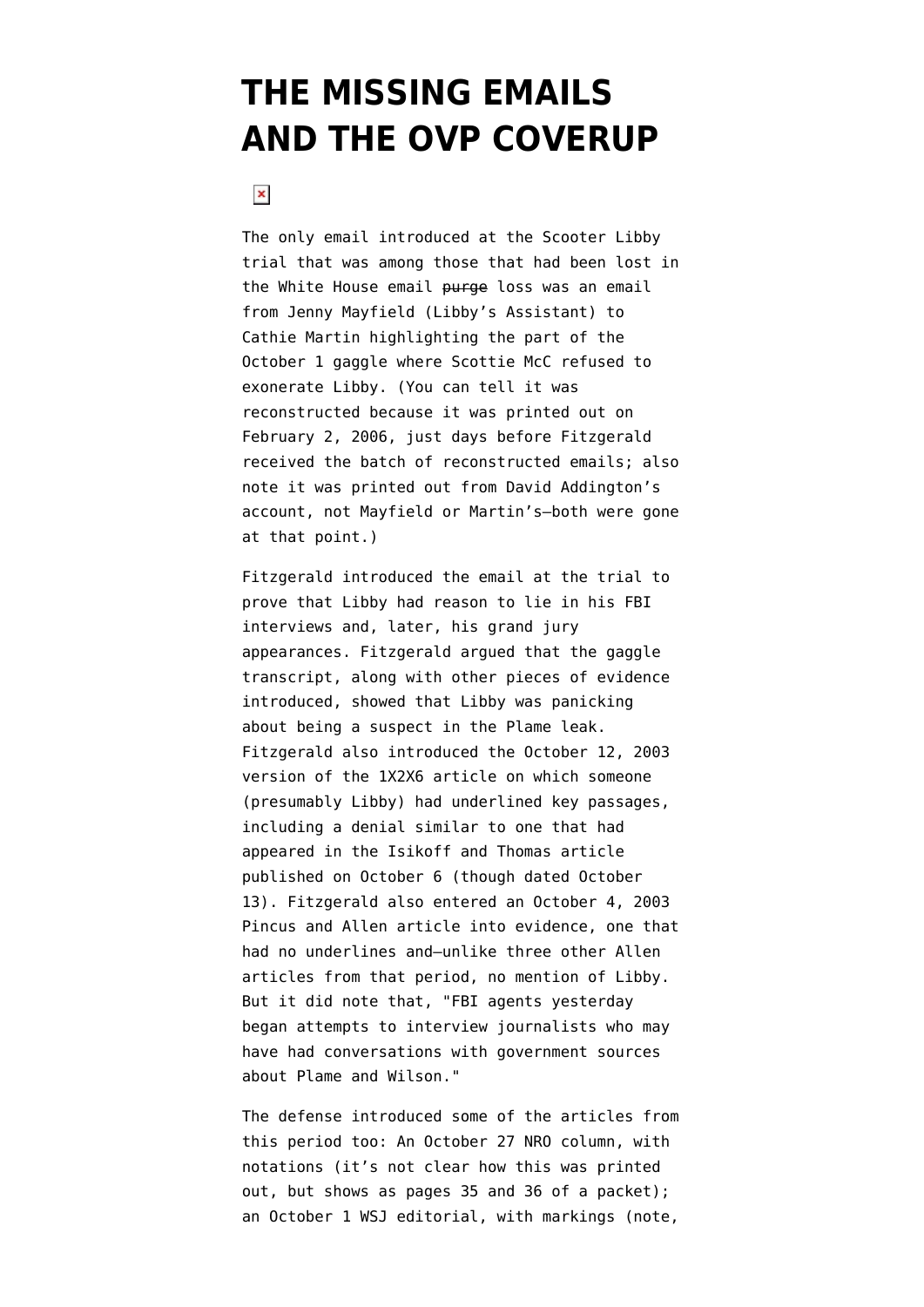it's not clear when this was printed out or where); and an October 1 [email from Laura](http://emptywheel.firedoglake.com/files/28/files//2008/06/us-v-libby-dx1795-mays-article.pdf) [Mylroie to Jenny Mayfield](http://emptywheel.firedoglake.com/files/28/files//2008/06/us-v-libby-dx1795-mays-article.pdf) sharing Clifford May's October 1 column, with no markings (printed out October 1, which is presumably why it wasn't lost).

 $\boxed{\times}$  Not included among the articles introduced at trial and discussing OVP in regards to Plame are:

- An October 1 Hotline mention of Libby's and Cheney's visits to the CIA
- The October 1 Daily News article reporting Democrats in Congress would like Libby and Rove to testify
- Fox, MSNBC, and CNBC transcripts from October 1 reporting McClellan's refusal to exonerate Libby, with MSNBC also featuring Larry Johnson nodding in Libby's direction
- An October 2 White House Bulletin piece noting that Allen appears to know who the "2" leakers were–and that he named Libby in another article
- An October 2 Paula Zahn transcript with this exchange:

ZAHN: I found it interesting your phraseology just now. You said people in the White House.

There are a number of reports this evening saying that there is one person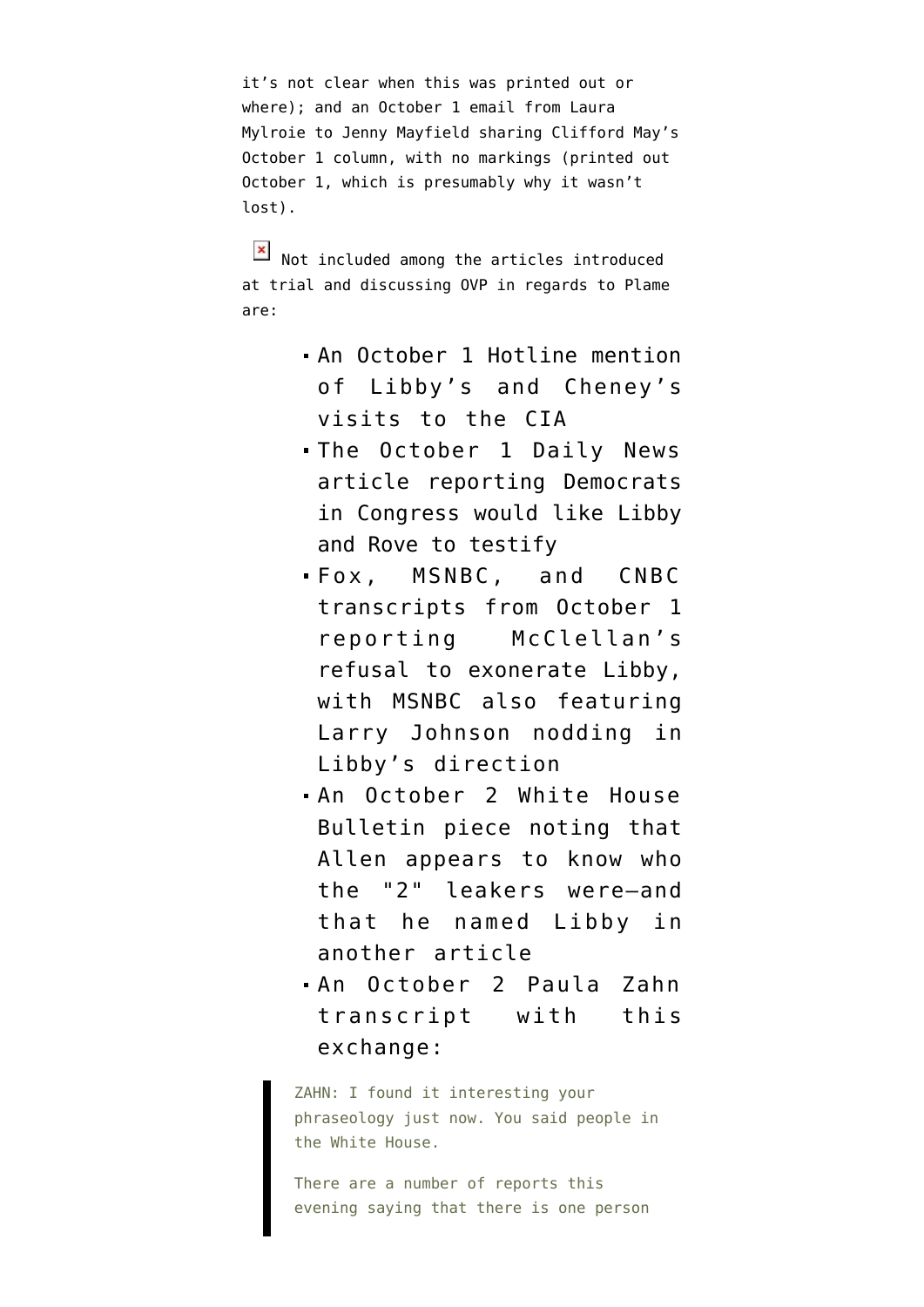being looked as the potential leaker. And that's Vice President Cheney's chief of staff, Scooter Libby? Can you confirm that?

[JOE] KLEIN: Right.

Well, yes, Libby is one of the names that you hear most prominently around town. Libby and Karl Rove have been the names that have been out there. And I don't know if they are or not. But here's why people put it together with Libby. Libby is to Dick Cheney as Paul Wolfowitz is to Donald Rumsfeld. He is a very prominent neoconservative, who has — I've heard and everybody knows — been very upset with the CIA's performance leading up to Iraq.

## The October 3 Schmidt and Allen story described [here](http://emptywheel.firedoglake.com/2008/06/10/four-news-outlets-and-the-libby-exoneration/)

The October 3 ["Meat-Grinder"](http://archive.salon.com/news/feature/2003/10/03/libby/) [Boehlert piece](http://archive.salon.com/news/feature/2003/10/03/libby/) connecting the dots on Libby

In other words, a long list of articles and transcripts insinuating Libby was the leaker were not introduced into evidence at the trial. Significantly, this would have the been the media coverage that precipitated Cheney's urgent call to Bush on either October 3 or at the crack of dawn (Cheney's time) on October 4 to get Libby exonerated. And remember–at least on Friday October 3 and Saturday October 4, Libby and Cheney were together in Jackson Hole, devising a story to tell the FBI (which may be why Libby didn't annotate the October 4 article).

Now, perhaps Libby didn't read any of those articles. Or perhaps he didn't collect them in his little "Get Wilson" file. Or perhaps they were turned over as evidence but they were just less interesting to Fitzgerald than the Mike Allen WaPo articles he did introduce (though of